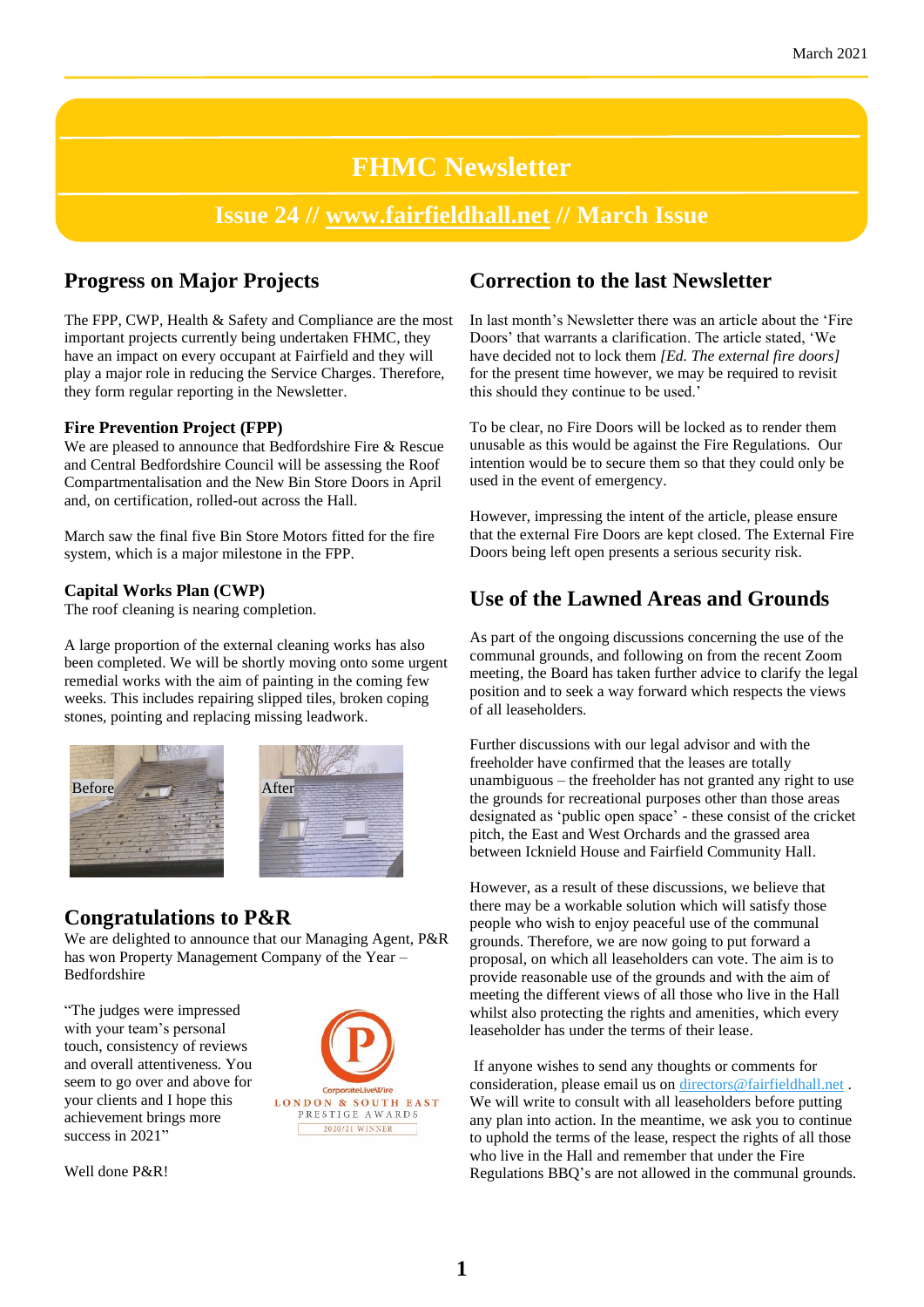### **Tennis Court – Opening**

The tennis season is upon us and with Covid restrictions easing the Fairfield court can open from 29<sup>th</sup> Mar. Please visit <https://clubspark.lta.org.uk/FairfieldTennisClub/Membership/Join> to become a member. The court will be available for members to book from 29<sup>th</sup> Mar until 30<sup>th</sup> Nov.

All subscriptions apart from a small booking fee is put back into the court.

Membership :- Adults – 15 pounds Under 16 / Over 60 – 10 Pounds

Enjoy your tennis. Any queries contact [tennis@fairfieldhall.net](mailto:tennis@fairfieldhall.net)

# **Covid-19**

To protect yourself and others please wear a face mask when inside the Hall unless medically exempt.

The sanitisation programme is continuing at three times a week until further notice.

# **Dogs on Leads**

We would like to remind all occupants of the Hall that dogs must be kept on leads when in the Hall and in the Hall's grounds.

Please do not allow your dogs to urinate against bushes close to fellow leaseholders' apartments.

We have continued complaints from Leaseholders and occupants on this subject so we would ask you to please show respect for your neighbours.

### **Service Charge Payments**

P&R will send out a communication regarding the delay of the invoices and it is anticipated these will be distributed week commencing 19<sup>th</sup> April 2021.

Please ensure that any payments are made to the new account, the details of which can be found on your statement. For convenience, they are:

> **Fairfield Hall Management Company Ltd** Sort Code: **230580** Account Last 4 digits **9473**

#### **Please ensure that you include your reference on any payment made so it can be allocated correctly.**

Please also make sure that any cheque is made payable to Fairfield Hall Management Company Ltd and not to P&R. Incorrect cheques will be returned and a charge may be added for repeat offenders.

### **Household Items in Communal Areas**

A reminder to all residents that personal items should not be left outside apartment doors or in any communal areas or they will be removed by the Site Team. There has been a particular problem with shoes and boots being left in corridors – these are a trip hazard and should not be left in hallways, so we ask those who do so to keep them inside their own property.

Please remember that this is one of the issues highlighted during the Health and Safety Inspection and if it continues could have an impact on our insurance.

### **Requests for Bollards to be Lowered**

Residents sometimes ask for the bollards around the grounds to be dropped for deliveries to be made or for contractors to gain access. The Site Team endeavour to accommodate these requests to the best of their ability.

Having the bollards lowered leaves the paths and grounds around the Hall open to damage, not only by the intended third parties, but also by anyone who chooses to take advantage of the increased access.

Historically, any damages have been paid for out of service charge monies, which meant that all leaseholders had to pay for any damage incurred and we believe that everyone would see this as unfair and unnecessary. Therefore, the Board has produced a waiver for residents to sign when requesting the bollards to be lowered. Signing the waiver confirms that the signee accepts liability for any damages incurred as a direct result of the bollards being dropped. So, this would not include a dog digging a hole in the lawns as this would not be dependent on the bollards being dropped.

Therefore, going forward, the bollards will only be lowered when there is a signed waiver.

# **Parking in the Gym Car Park**

With the gym opening on  $12<sup>th</sup>$  April can I ask that anyone who was using the gym to park their car please now use their allocated parking space.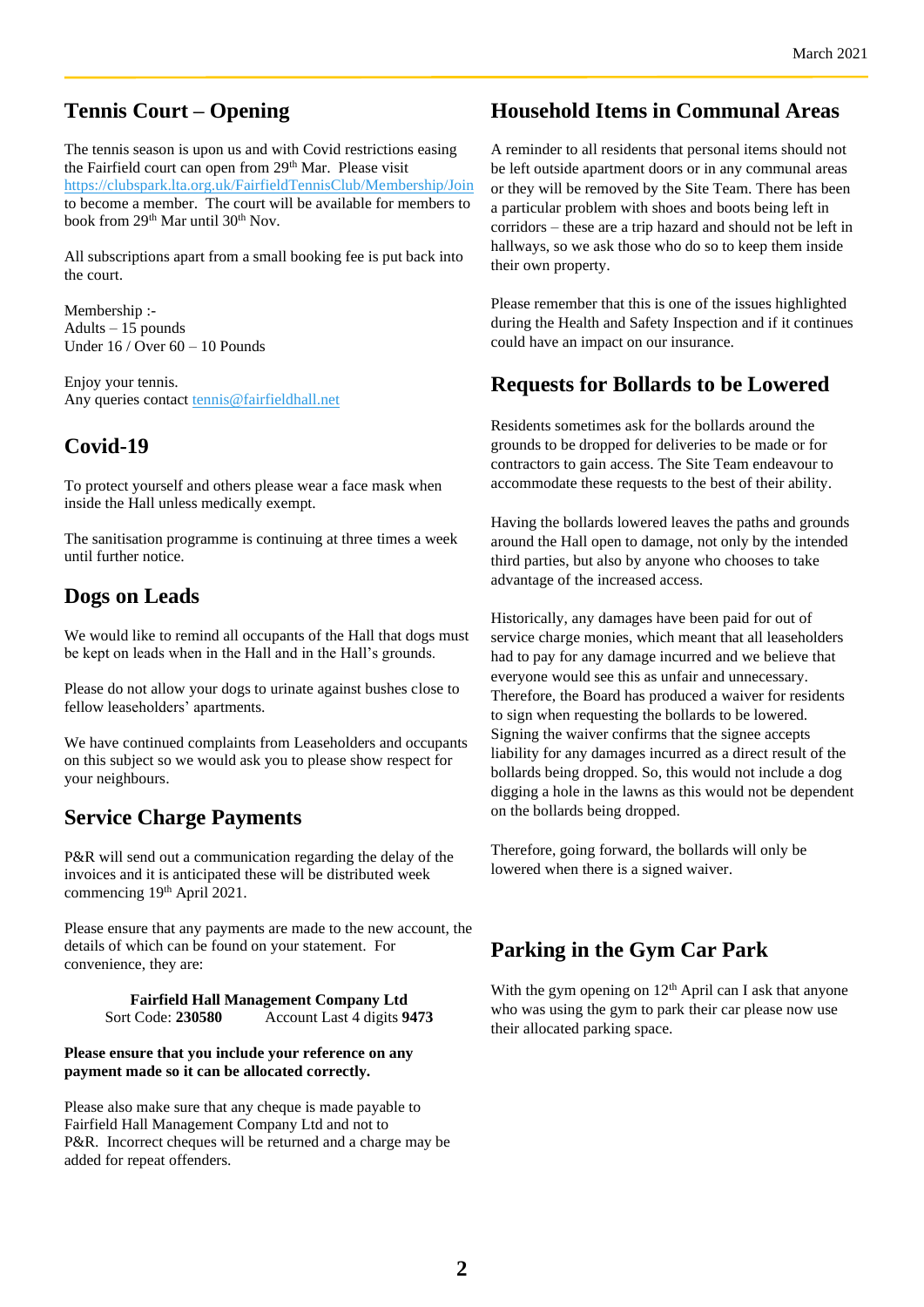### **Doorbells with CCTV**

A small number of Leaseholders have installed doorbells with CCTV capabilities. Whilst we understand the reasons behind installing this type of technology, we ask that you read the details by accessing the link below:

[https://ico.org.uk/your-data-matters/domestic-cctv](https://emea01.safelinks.protection.outlook.com/?url=https%3A%2F%2Fico.org.uk%2Fyour-data-matters%2Fdomestic-cctv-systems-guidance-for-people-using-cctv%2F&data=04%7C01%7C%7Cce1c054947bd49086a5408d8a59fbee6%7C84df9e7fe9f640afb435aaaaaaaaaaaa%7C1%7C0%7C637441452809548010%7CUnknown%7CTWFpbGZsb3d8eyJWIjoiMC4wLjAwMDAiLCJQIjoiV2luMzIiLCJBTiI6Ik1haWwiLCJXVCI6Mn0%3D%7C1000&sdata=dA%2BjYsW62i%2Fbt7vuk4Gmak4jZGHqV63I534hCIw21kk%3D&reserved=0)[systems-guidance-for-people-using-cctv/](https://emea01.safelinks.protection.outlook.com/?url=https%3A%2F%2Fico.org.uk%2Fyour-data-matters%2Fdomestic-cctv-systems-guidance-for-people-using-cctv%2F&data=04%7C01%7C%7Cce1c054947bd49086a5408d8a59fbee6%7C84df9e7fe9f640afb435aaaaaaaaaaaa%7C1%7C0%7C637441452809548010%7CUnknown%7CTWFpbGZsb3d8eyJWIjoiMC4wLjAwMDAiLCJQIjoiV2luMzIiLCJBTiI6Ik1haWwiLCJXVCI6Mn0%3D%7C1000&sdata=dA%2BjYsW62i%2Fbt7vuk4Gmak4jZGHqV63I534hCIw21kk%3D&reserved=0)

As you will see, technology that captures CCTV cannot be used in the communal areas, such as the corridors of the Hall, as it contravenes GDPR regulations.

Please ensure that you adhere to the rules as specified via the above link and remove any CCTV capabilities.

# **Fairfield Hall Helping Hands**

A few of the Fairfield Hall residents have volunteered to help out with any small tasks to make things easier for our neighbours.

This can include picking up some shopping, something from the Pharmacy or even just carrying some heavy bags from the car.

We are also happy to see if we can help with other odd jobs, just try us and see if we can help.

All the notice boards have a list of volunteers who will help, you can also add yourself to the list.

We thank you for the volunteers who are bringing this community together.

For more information, please contact Marcia Epstein Apt 125 - 07725 109964.

### **Storage of Items in the Utility Cupboards**

Please do not store any items in the Utility Cupboards. These Cupboards house some very dangerous equipment, including gas and electricity meters, and their design is not for resident's use - they are not part of the communal areas.

Any personal items that have been stored in the Utility Cupboards will be removed by the Site Team.

### **Contacting the Directors**

- **Urgent issues and out of hours Emergencies :-** P&R on 0845 373 0502 / 07429 599516.
- Maintenance Enquiries :[info@pandrmanagementservices.co.uk](mailto:info@pandrmanagementservices.co.uk), and cc maintenance@fairfieldhall.net.
- Anything that you wish to discuss or bring to our attention - directors@fairfieldhall.net. Updates concerning the Hall will be made to all Leaseholders at the same time.
- Comments or concerns about the Site Team direct these to Paul Godbold Paul.Godbold@pandrmanagementservices co.uk and cc Directors@fairfieldhall.net. Please do not try to issue direct instructions to the Team as they have a work schedule to which they have to adhere.